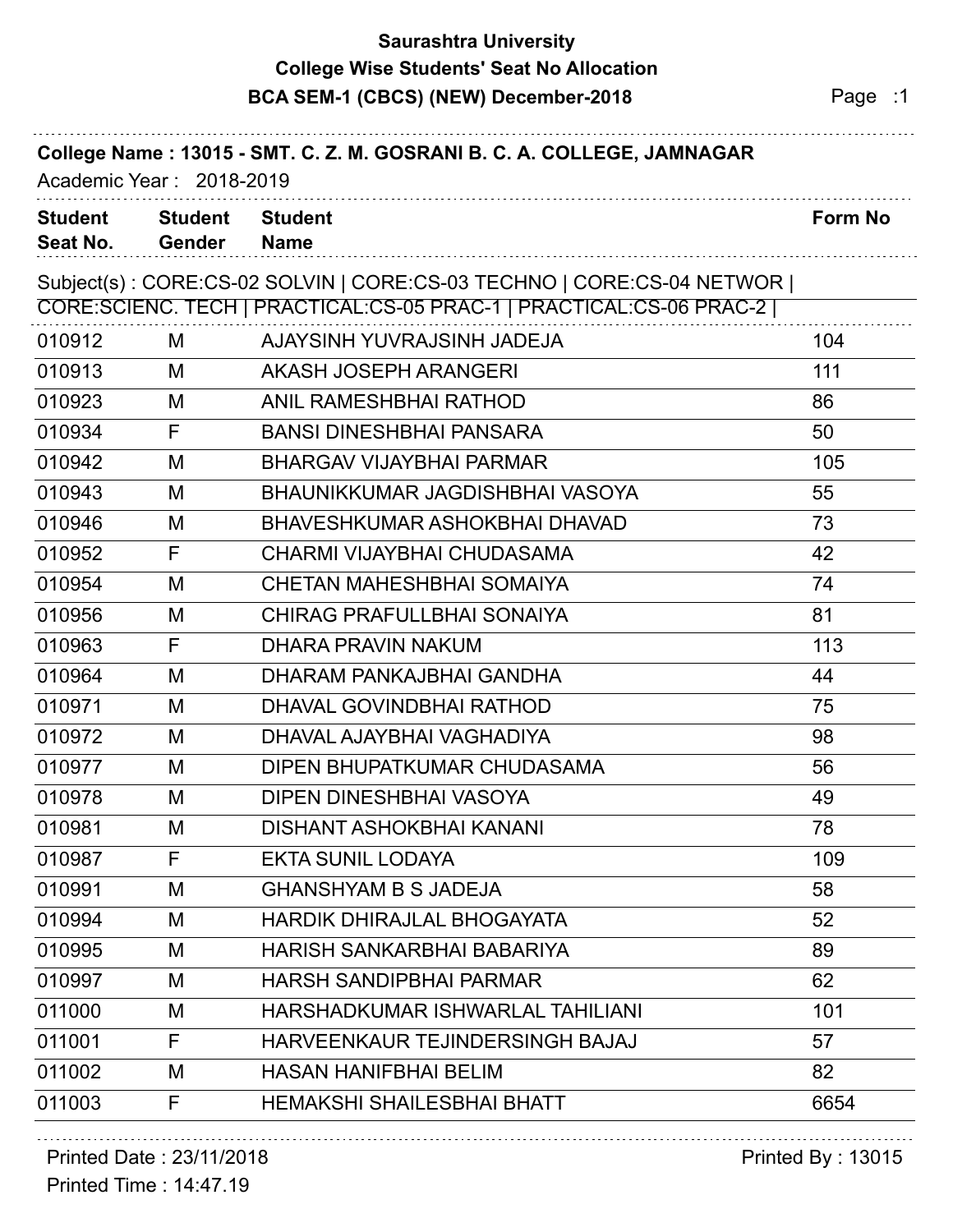## **Saurashtra University BCA SEM-1 (CBCS) (NEW) December-2018** Page :2 **College Wise Students' Seat No Allocation**

| College Name: 13015 - SMT. C. Z. M. GOSRANI B. C. A. COLLEGE, JAMNAGAR<br>Academic Year: 2018-2019 |                                 |                                     |         |
|----------------------------------------------------------------------------------------------------|---------------------------------|-------------------------------------|---------|
| <b>Student</b><br>Seat No.                                                                         | <b>Student</b><br><b>Gender</b> | <b>Student</b><br><b>Name</b>       | Form No |
| 011010                                                                                             | M                               | HIREN MANSUKHBHAI BHANDERI          | 46      |
| 011011                                                                                             | F                               | HIRVABEN RAMESHBHAI ANDANI          | 103     |
| 011013                                                                                             | M                               | HITARTH JEETENDRABHAI BHARADA       | 122     |
| 011015                                                                                             | M                               | HITESH HARESH TAKHTANI              | 68      |
| 011021                                                                                             | M                               | <b>JAY RAJESHBHAI MANEK</b>         | 77      |
| 011022                                                                                             | M                               | <b>JAY VIPUL SIMARIYA</b>           | 60      |
| 011023                                                                                             | M                               | <b>JAY VIPUL VARA</b>               | 118     |
| 011025                                                                                             | M                               | <b>JAYDEV MANOJBHAI VAGHELA</b>     | 106     |
| 011029                                                                                             | M                               | <b>JAYU PRAKASH LAKHIYAR</b>        | 48      |
| 011030                                                                                             | M                               | <b>JEET RAMESHBHAI KAVAIYA</b>      | 63      |
| 011034                                                                                             | M                               | <b>JIGNESH NARENDRABHAI METHIYA</b> | 110     |
| 011036                                                                                             | M                               | <b>JIGNESH KISHOR VARA</b>          | 123     |
| 011042                                                                                             | M                               | KAUSHAL VIJAYKUMAR AGHEDA           | 64      |
| 011047                                                                                             | F                               | KHUSHBU VIRCHANDBHAI KARANIYA       | 119     |
| 011050                                                                                             | F                               | KHYATI PARESHBHAI MALANI            | 45      |
| 011055                                                                                             | F                               | KRUPALI KISHORBHAI MUNJAPARA        | 43      |
| 011058                                                                                             | F                               | <b>MADHURI NILESHBHAI RATHOD</b>    | 53      |
| 011062                                                                                             | M                               | <b>MANAV MILAN NANDA</b>            | 92      |
| 011069                                                                                             | М                               | <b>MAYANK KANAHIYALAL KANOJIA</b>   | 80      |
| 011070                                                                                             | M                               | MAYURSINH MAHIPATSINH JADEJA        | 120     |
| 011071                                                                                             | F                               | <b>MEERABEN JAYESHKUMAR JOSHI</b>   | 51      |
| 011078                                                                                             | M                               | <b>MOHIN GAFARBHAI MAKODA</b>       | 47      |
| 011080                                                                                             | M                               | <b>MUKESH RAJENDRA KHILANI</b>      | 107     |
| 011084                                                                                             | M                               | NAYANKUMAR MURLIDHAR LALWANI        | 87      |
| 011085                                                                                             | F                               | NEHA BHARATBHAI GORANIYA            | 102     |
| 011087                                                                                             | M                               | <b>NEHIL SANJAYBHAI AJUDIYA</b>     | 70      |
| 011089                                                                                             | M                               | NIKHIL SANJAYBHAI NAKAR             | 83      |
| 011091                                                                                             | M                               | NIKUNJ SURESHCHANDRA VAYDA          | 117     |
|                                                                                                    |                                 |                                     |         |

# Printed Date : 23/11/2018 **Printed By : 13015**

Printed Time : 14:47.19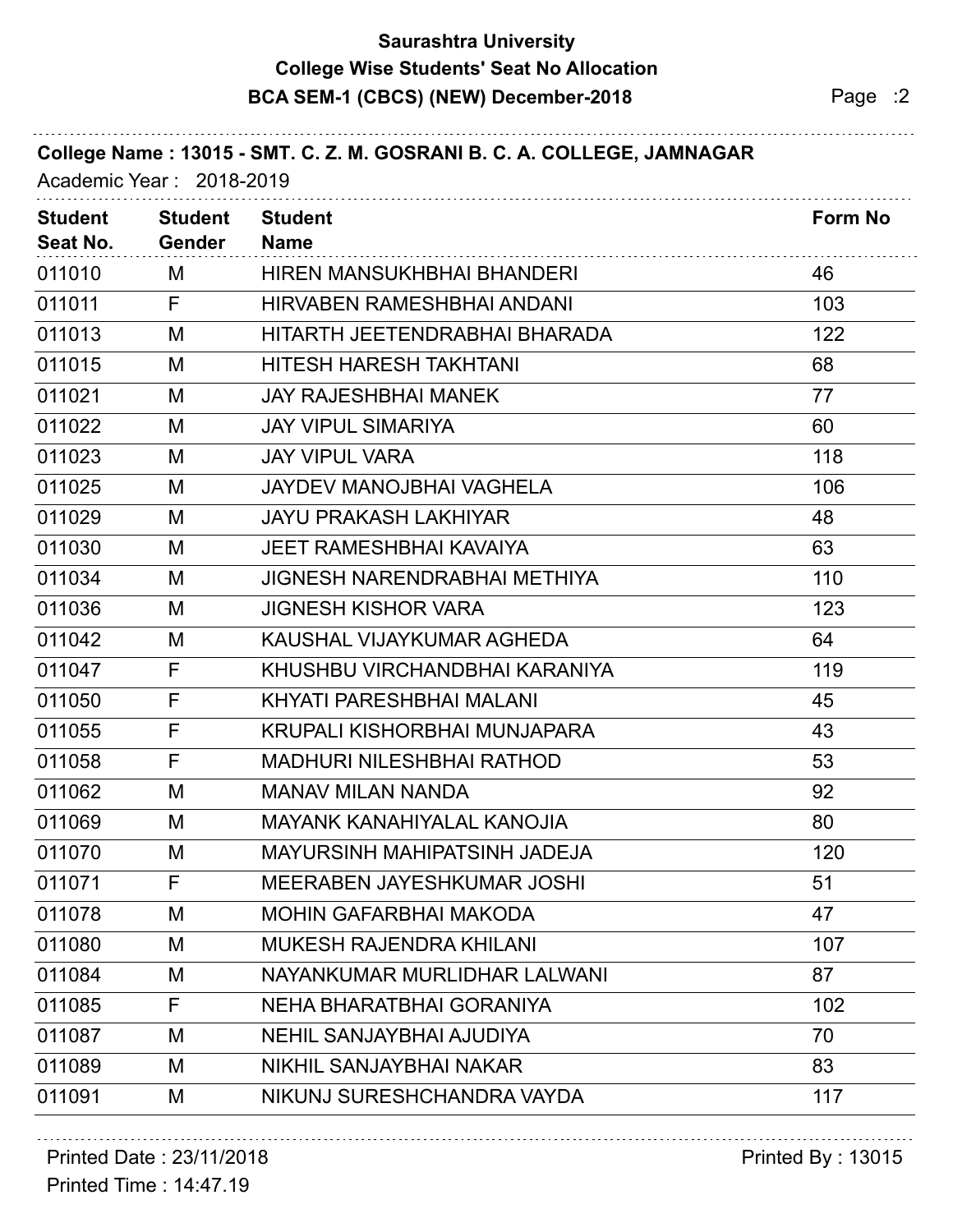## **Saurashtra University BCA SEM-1 (CBCS) (NEW) December-2018** Page :3 **College Wise Students' Seat No Allocation**

| College Name: 13015 - SMT. C. Z. M. GOSRANI B. C. A. COLLEGE, JAMNAGAR<br>Academic Year: 2018-2019 |                                 |                                     |                |
|----------------------------------------------------------------------------------------------------|---------------------------------|-------------------------------------|----------------|
| <b>Student</b><br>Seat No.                                                                         | <b>Student</b><br><b>Gender</b> | <b>Student</b><br><b>Name</b>       | <b>Form No</b> |
| 011097                                                                                             | M                               | NIZAMUDIN KASAMBHAI BUKHARI         | 97             |
| 011099                                                                                             | M                               | PARAS PRAVINBHAI LUDARIYA           | 65             |
| 011105                                                                                             | M                               | PARTH AMRISHKUMAR VADNAGRA          | 115            |
| 011106                                                                                             | M                               | PARTHIK KISHORBHAI PAMBHAR          | 85             |
| 011109                                                                                             | F                               | POOJA KARSHAN KARMUR                | 54             |
| 011116                                                                                             | M                               | PRIYANT VIJAY GUDHKA                | 76             |
| 011117                                                                                             | M                               | <b>PUJAN RASIKBHAI ROLA</b>         | 69             |
| 011122                                                                                             | M                               | RAJ CHETANBHAI NADIYAPARA           | 72             |
| 011128                                                                                             | M                               | RAVI HARISHBHAI PARMAR              | 88             |
| 011131                                                                                             | M                               | RAVIANAND OMPRAKASH JHA             | 94             |
| 011132                                                                                             | M                               | RAVIRAJSINH MAHAVIRSINH PARMAR      | 67             |
| 011135                                                                                             | F                               | RIDDHI PRAVINBHAI VASOYA            | 61             |
| 011136                                                                                             | M                               | RIYALKUMAR ASHOKBHAI TARAVIYA       | 121            |
| 011145                                                                                             | M                               | <b>SAGAR SANJAY KUMAR KUMAR</b>     | 79             |
| 011154                                                                                             | M                               | <b>SARANG DHIREN PUROHIT</b>        | 84             |
| 011158                                                                                             | M                               | <b>SHANE GEORGE.</b>                | 100            |
| 011159                                                                                             | M                               | <b>SHANE PATRICK MANDIS</b>         | 108            |
| 011161                                                                                             | M                               | <b>SHIBIN BIJU GEORGE</b>           | 99             |
| 011168                                                                                             | M                               | SHUBHAM DIPAKBHAI AKBARI            | 116            |
| 011170                                                                                             | M                               | SIDDHARTH SHALIBHADRA SHAH          | 71             |
| 011172                                                                                             | M                               | SITANSHU NITIN GANDHA               | 6647           |
| 011178                                                                                             | F                               | SONALI PRAVINBHAI VADGAMA           | 95             |
| 011180                                                                                             | M                               | <b>SUMIT SURESHBHAI SONDAGAR</b>    | 66             |
| 011189                                                                                             | F                               | <b>VASANTEE GOPALBHAI KANJARIYA</b> | 112            |
| 011195                                                                                             | M                               | <b>VISHAL RAJESHBHAI SURANI</b>     | 96             |
| 011198                                                                                             | M                               | <b>VIVEKKUMAR MAHESHBHAI NASIT</b>  | 93             |
| 011200                                                                                             | M                               | YAGNIK ATULBHAI BHANDERI            | 59             |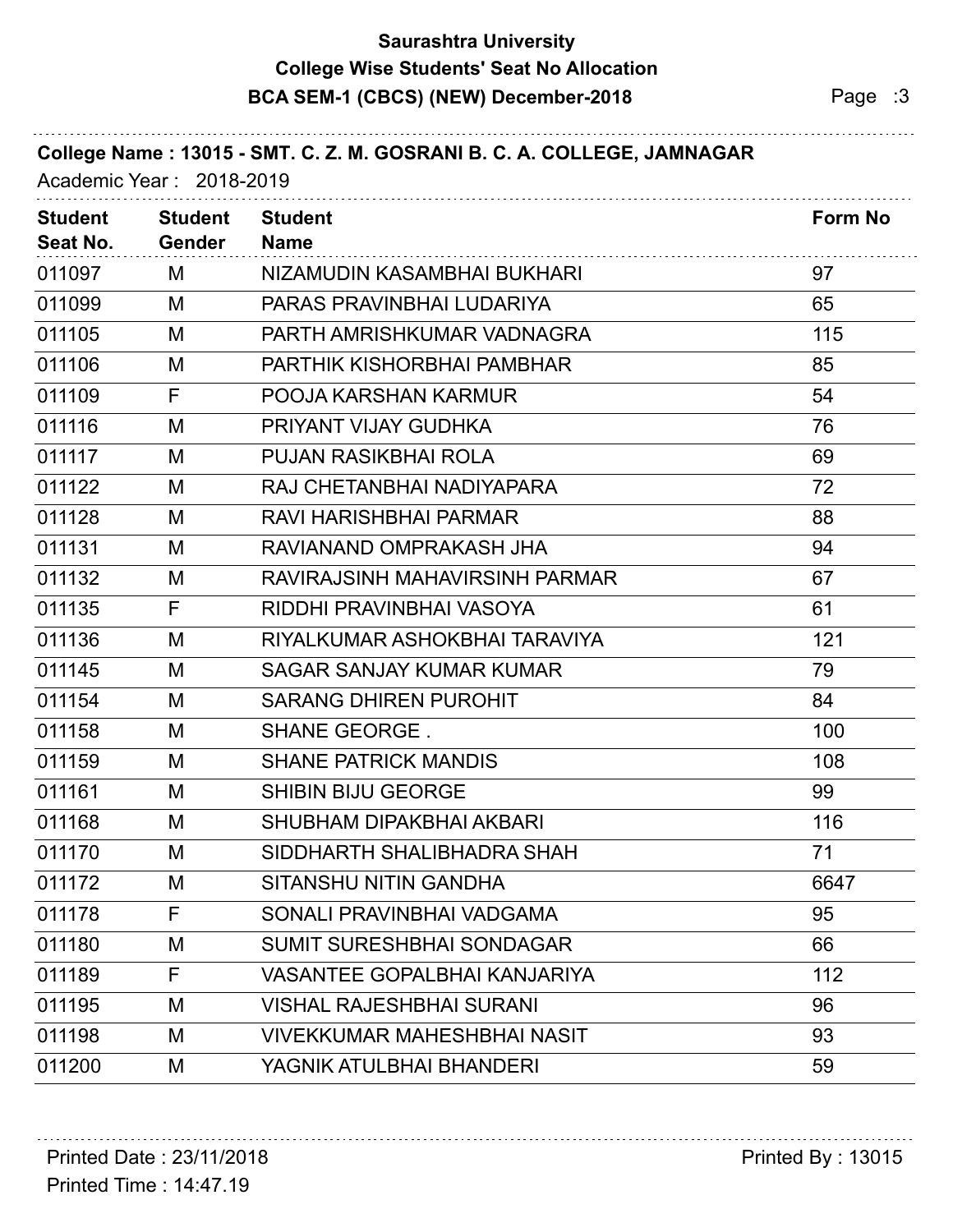## **Saurashtra University BCA SEM-1 (CBCS) (NEW) December-2018** Page :4 **College Wise Students' Seat No Allocation**

| <b>Student</b><br>Seat No. | <b>Student</b><br><b>Gender</b> | <b>Student</b><br><b>Name</b>                                            | <b>Form No</b> |
|----------------------------|---------------------------------|--------------------------------------------------------------------------|----------------|
|                            |                                 | Subject(s): CORE:CS-02 SOLVIN   CORE:CS-03 TECHNO   CORE:CS-04 NETWOR    |                |
|                            | <b>CORE:SCIENC. TECH  </b>      |                                                                          |                |
| 011219                     | M                               | RONAK ARJANBHAI CHANDRAVADIYA                                            | 91             |
| 011220                     | M                               | RUTVIK GOVINDBHAI BHENSDADIYA                                            | 18             |
| 011222                     | M                               | <b>VIRAJ SHIRISH SAVLA</b>                                               | 34             |
|                            |                                 | Subject(s): CORE:CS-03 TECHNO   CORE:CS-04 NETWOR   CORE:SCIENC. TECH    |                |
| 011224                     | M                               | ASHISHKUMAR CHANABHAI KODINARIYA                                         | 20             |
| <b>PRAC-2</b>              |                                 | Subject(s): CORE:CS-02 SOLVIN   PRACTICAL:CS-05 PRAC-1   PRACTICAL:CS-06 |                |
| 011229                     | M                               | SATYAJEETSINH PRAKASHSINH CHAUHAN                                        | 38             |
|                            |                                 | Subject(s): CORE:CS-02 SOLVIN   CORE:CS-03 TECHNO   CORE:SCIENC. TECH    |                |
| 011236                     | F.                              | <b>JIGNA MANSUKHBHAI KAMANI</b>                                          | 41             |
|                            |                                 | Subject(s): CORE:CS-02 SOLVIN   CORE:CS-03 TECHNO   CORE:CS-04 NETWOR    |                |
| 011237                     | F.                              | AARTI HARESHBHAI DAFDA                                                   | 7              |
| 011239                     | M                               | DHANANJAY JANTIBHAI VAZAR                                                | 15             |
| 011243                     | M                               | KULDIP SURESHBHAI KANSAGRA                                               | 19             |
| 011244                     | M                               | <b>MEET KIRAN SHAH</b>                                                   | 35             |
| 011246                     | M                               | NIRAJKUMAR DILIPBHAI KARANGIYA                                           | 1              |
| 011247                     | M                               | RAJ JATINBHAI VADNAGRA                                                   | 29             |
|                            |                                 | Subject(s): CORE:SCI TECH COM   CORE:CS-02 SOLVIN   CORE:CS-03 TECHNO    |                |
| 011249                     | M                               | SAVAN BIPINBHAI NAGARIYA                                                 | 36             |

Printed Time : 14:47.19 Printed Date : 23/11/2018 **Printed By : 13015**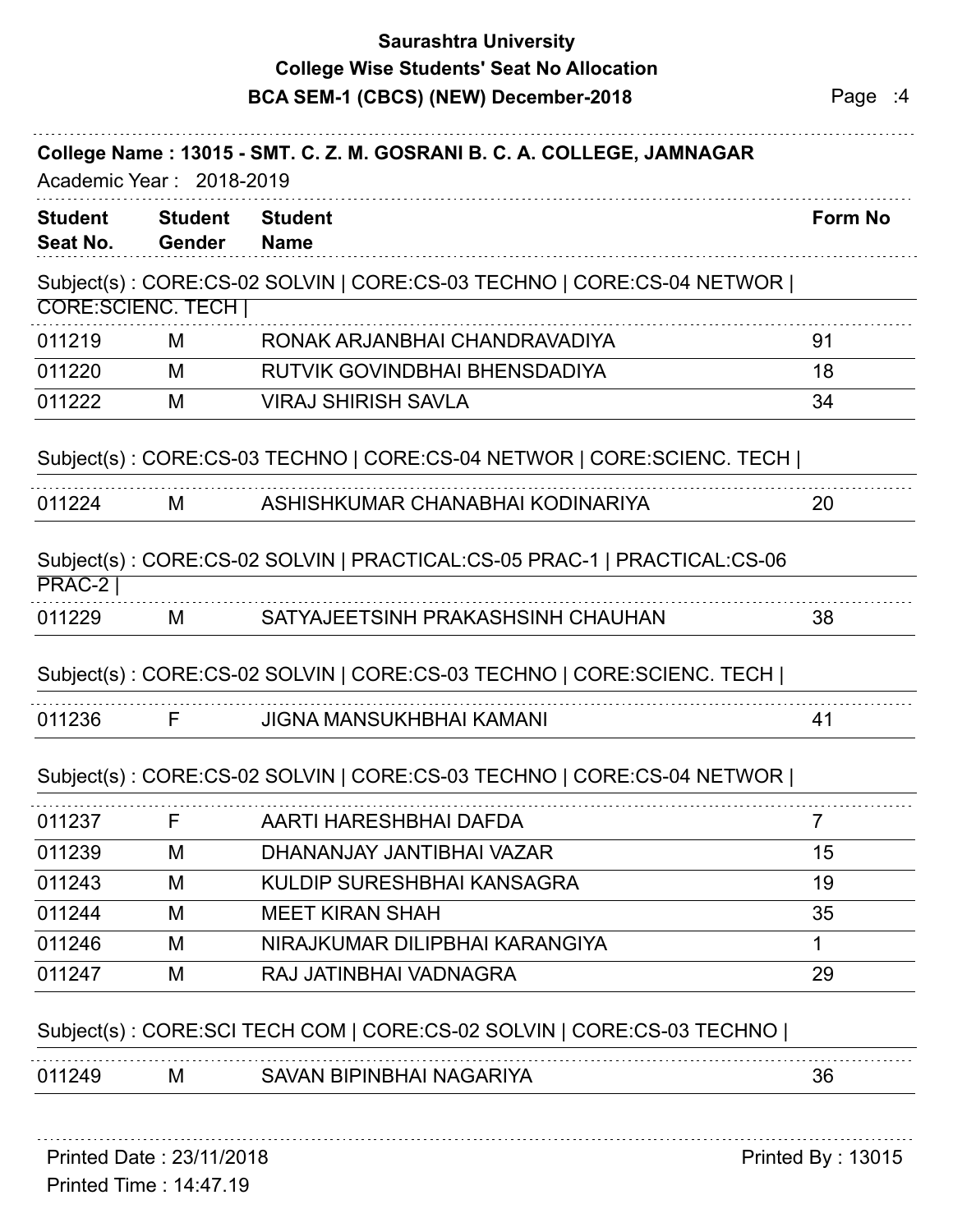## **Saurashtra University BCA SEM-1 (CBCS) (NEW) December-2018** Page :5 **College Wise Students' Seat No Allocation**

| <b>Student</b> | <b>Student</b> | <b>Student</b>                                    | <b>Form No</b>  |
|----------------|----------------|---------------------------------------------------|-----------------|
| Seat No.       | <b>Gender</b>  | <b>Name</b>                                       |                 |
|                |                | Subject(s): CORE:CS-03 TECHNO   CORE:CS-04 NETWOR |                 |
| 011259         | M              | ANKIT RAJESH DUDHAIYA                             | 9               |
| 011261         | F              | KHUSHBU PRAKHSH BHAI BUHECHA                      | 114             |
|                |                | Subject(s): CORE:CS-02 SOLVIN   CORE:CS-04 NETWOR |                 |
| 011268         | M              | AKASH RAMESH VADODARIA                            | 17              |
| 011270         | M              | DHARMESH NARENDRABHAI AGRAVAT                     | 33              |
| 011273         | M              | HARSHIT MANSUKHBHAI PANSARA                       | 10 <sup>°</sup> |
| 011275         | M              | MUKESH JAYKISHANBHAI MANGE                        | 4               |
| 011276         | M              | <b>SAGAR AMRUTBHAI GADHIYA</b>                    | 16              |
| 011277         | M              | <b>SAHIL BAKULBHAI CHAVDA</b>                     | 90              |
| 011278         | M              | <b>SAVAN RAMESHBHAI NAKUM</b>                     | 26              |
| 011284         | F              | URVASHIBA HARDEVSINH JADEJA                       | 28              |
|                |                | Subject(s): CORE:CS-02 SOLVIN   CORE:CS-03 TECHNO |                 |
| 011285         | М              | <b>MOHFIZ HUSEIN CHABBA</b>                       | 30              |
| 011287         | F              | RADHESHA VALLBHADAS RAYACHURA                     | 11              |
| 011288         | M              | RAHUL ASHOKBHAI KANZARIYA                         | 23              |
|                |                | Subject(s): CORE:SCIENC. TECH                     |                 |
| 011298         | M              | LAKHAN BHANUBHAI KANJARIYA                        | 13              |
|                |                | Subject(s): CORE:CS-04 NETWOR                     |                 |
| 011304         | M              | <b>CHINTAN KISHOR BHANUSHALI</b>                  | 25              |
| 011305         | M              | <b>DARSHIL BHAIRAV PATEL</b>                      | 31              |